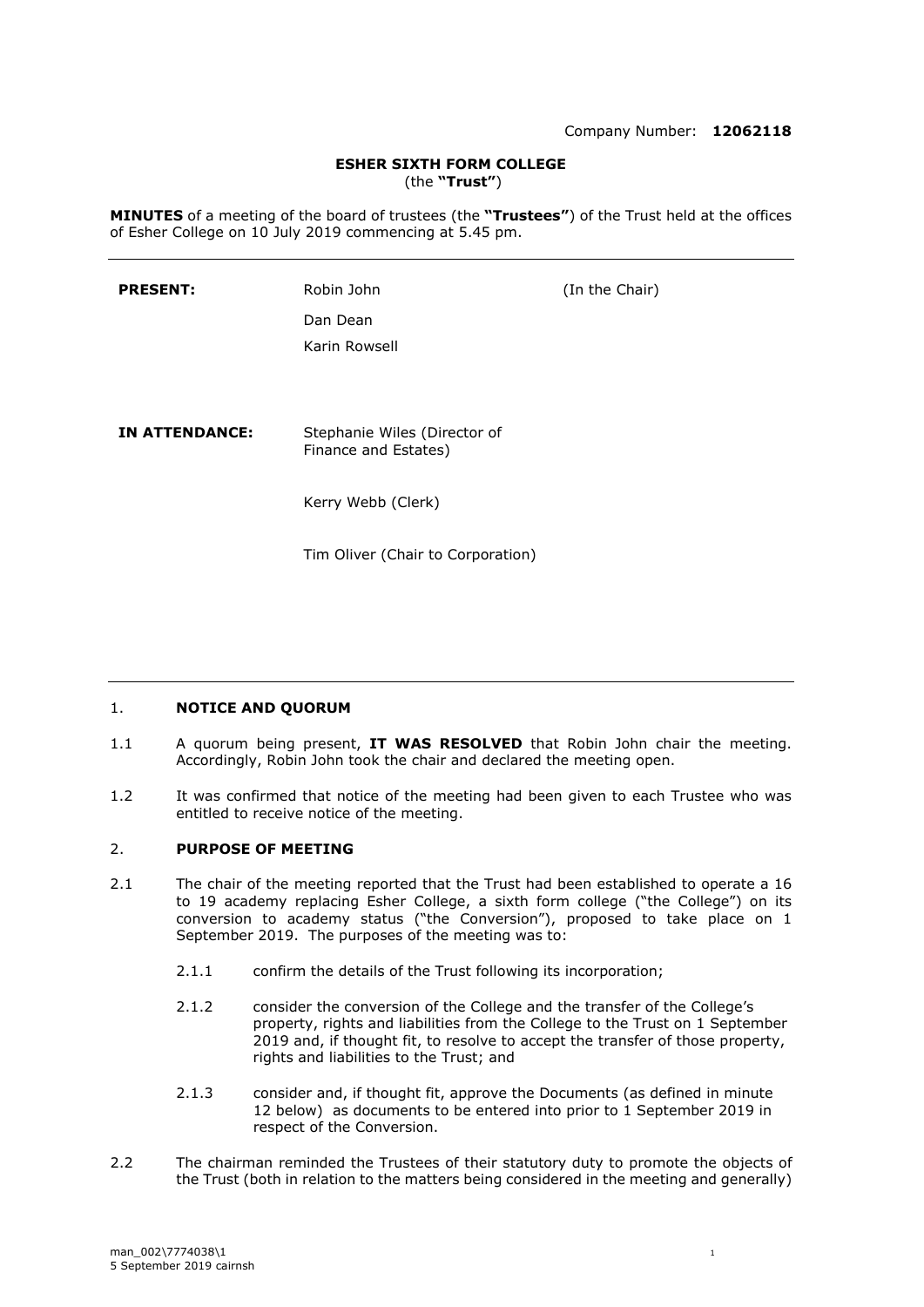and identified each of the considerations to which they were to have regard as set out in section 172 (1) of the Companies Act 2006.

# 3. **DECLARATION OF INTERESTS**

Each Trustee present (in accordance with the articles of association of the Trust), declared the nature and extent of their interests to the Trustees in accordance with the duty imposed by section 182 of the Companies Act 2006 in any transactions or arrangements or section 177 of the Companies Act 2006 in any proposed transactions or arrangements with the Trust and which were to be considered at the meeting.

### 4. **CERTIFICATE OF INCORPORATION**

**IT WAS CONFIRMED** that the Trust had been incorporated on 20 June 2019 and had received its Certificate of Incorporation.

### 5. **REGISTERED OFFICE**

**IT WAS CONFIRMED** that the registered office of the Trust was at Weston Green Road, Thames Ditton, Surrey KT7 0JB

### 6. **ACCOUNTING REFERENCE DATE**

- 6.1 **IT WAS RESOLVED** that the accounting reference date be changed to 31 August.
- 6.1 **IT WAS CONFIRMED** that the first accounting period would run from 20 June 2019 to 31 August 2020, with the first accounts being due for filing no later than 20 March 2021.
- 6.2 **IT WAS RESOLVED** that Eversheds Sutherland (International) LLP be instructed to arrange for the required notification (form AA01) to be filed with the Companies Registry.

### 7. **AUDITORS**

**IT WAS RESOLVED** that Crowe U.K LLP be appointed as auditors of the Trust from the date of incorporation.

### 8. **BANK ACCOUNT**

**IT WAS RESOLVED** that a bank account be opened with Natwest Bank PLC in the name of the Trust.

## 9. **TRUSTEES**

9.1 **IT WAS CONFIRMED** that Danial Marshal Dean, Robin Wayne John and Karin Rowsell (each having consented to act) had been appointed as directors and therefore also as Trustees of the Trust with effect from its incorporation.

### 10. **SUBSCRIBERS**

- 10.1 **IT WAS NOTED** that that the following individuals were the subscribers to the Memorandum of Association, guaranteeing the amount of £10.00 each:
	- 10.1.1 Terence David Price;
	- 10.1.2 Clarissa Wilks; and
	- 10.1.3 David Keith Lavarack.

(together, the "Subscribers")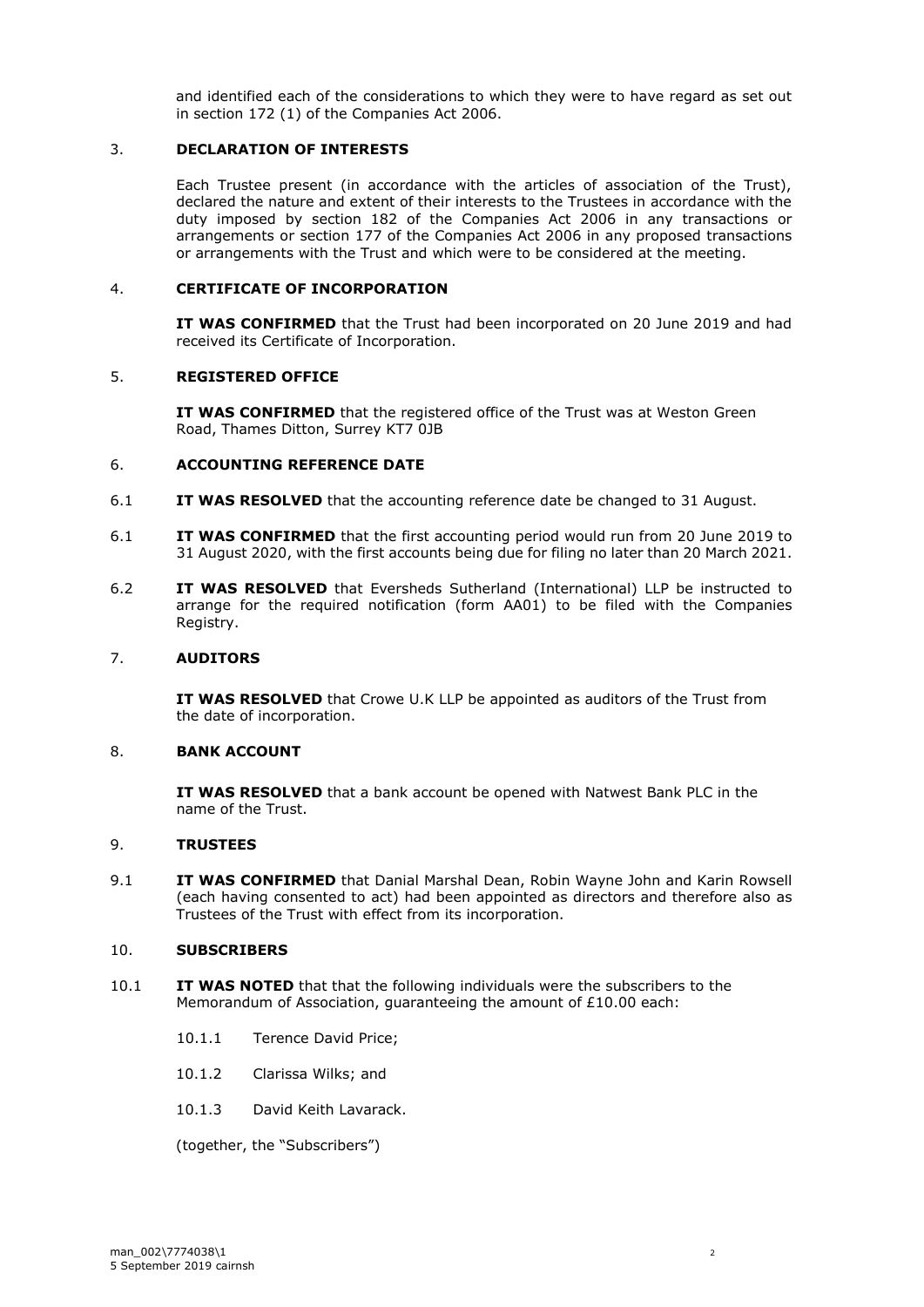10.2 They were, in accordance with the Trust's Articles of Association, admitted as the members of the Trust. After careful consideration **IT WAS RESOLVED** that the Subscribers be entered in the Register of Members and guarantee certificates be issued in the name of the Subscribers and be executed by the Trust.

## 11. **THE PROPOSED CONVERSION**

### 11.1 **IT WAS NOTED that**:

- 11.1.1 the Conversion has consent from the Department for Education;
- 11.1.2 the College had published the results of its statutory consultation exercise (as required under The Sixth Form College Corporations (Publication of Proposals)(England) Regulations 2012);
- 11.1.3 consultation had been carried out on behalf of the Trust on the question of whether the Trust should enter into "academy arrangements" and the responses to that consultation were presented to the Board;
- 11.1.4 legal due diligence had been carried out on the College, the reports for which were presented to the board;
- 11.1.5 the College is formally seeking confirmation from HMRC that there will be no VAT reclaim on Conversion in respect of the zero rated College buildings. The College's maximum exposure is £121,265.87 and if a reclaim should arise it will be met out of College reserves;
- 11.1.6 a deed by way of a 'pensions agreement' was being agreed with Surrey County Council, as administering authority of the Surrey Pension Fund (the "**Fund**"), regarding the treatment of the College's LGPS liabilities ("the LGPS Liabilities" in the Fund (the "**Pensions Agreement**"). Under the Pensions Agreement, the Trust agrees to be responsible for all of the LGPS Liabilities with effect on and from the Conversion date and therefore no LGPS exit debt (the "**LGPS Debt**") will be triggered or payable by the College;
- 11.1.7 The College is in receipt of a number of condition improvement grants from the ESFA (as set out below), the terms of which require ESFA consent to the transfer of such grants from the College to the Trust on Conversion. ESFA has asked for these grants to be noted on Conversion and that consent to their transfer will be given as part of the overall agreement of DfE to the Conversion of the College:
	- 11.1.7.1 £497,211.00 (four hundred and ninety seven thousand, two hundred and eleven pounds) on or around 2011/2012 (received from The Young People's Learning Agency, a predecessor to the ESFA);
	- 11.1.7.2 £885,756.00 (eight hundred and eighty five thousand, seven hundred and fifty six pounds) on or around May 2012 (received from the Building Condition Improvement Fund);
	- 11.1.7.3 £1,500,000.00 (one million, five hundred thousand pounds) on or around 2013/2014 (received from the Building Condition Improvement Fund);
	- 11.1.7.4 £495,000.00 (four hundred and ninety five thousand pounds) on or around 2014 (received from the Building Condition Improvement Fund);
	- 11.1.7.5 £232,381.00 (two hundred and thirty two thousand, three hundred and eighty one pounds) on or around 2015 (received from the Condition Improvement Fund);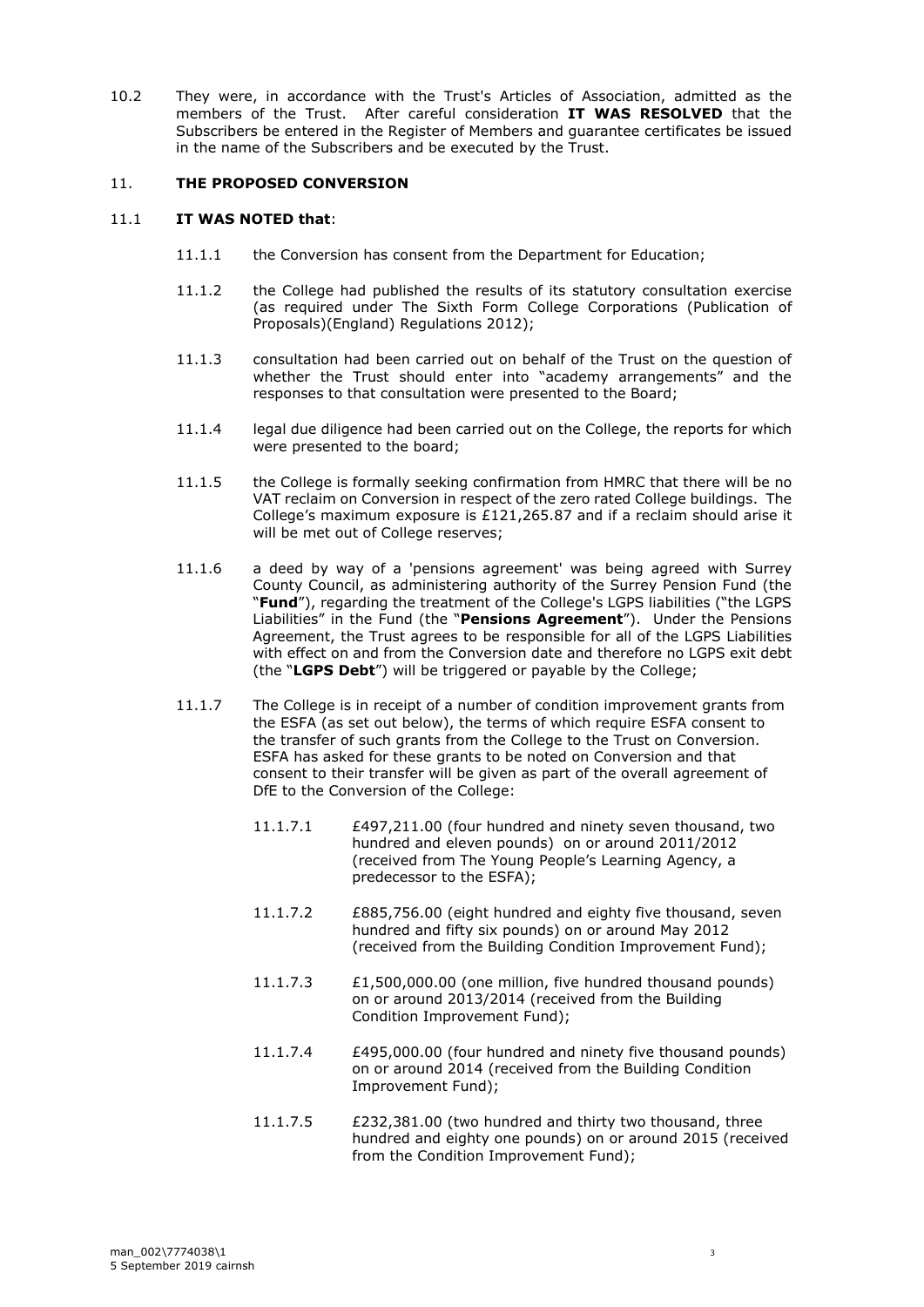#### 11.1.7.6 £197,880.00 (one hundred and ninety seven thousand, eight hundred and eighty thousand pounds) on or around 2017 (received from the Condition Improvement Fund).

The College is also fulfilling the terms and conditions of a further grant from the Condition Improvement Fund of £1,436,958.00 (one million, four hundred and thirty six thousand, nine hundred and fifty eight pounds) and is working with the ESFA to ensure that if successful the terms of that grant will transfer to the Trust on dissolution of the College.

- 11.1.8 The College has asked for confirmation from O&D Construction Limited for consent to the assignment of the building contracts for the construction of the new classroom block and associated external works entered into 28 August 2012 and the construction of a new music room building and alternations to kitchen and various classrooms 7 October 2013. A Deed of Assignment in respect of these contracts has been drawn up to be entered into by the College and the Trust; and
- 11.1.9 the Department for Education had cleared the funding agreement, property transfers and land questionnaire submitted by the College on behalf of the Trust in relation to the Conversion.

# 12. **CONVERSION DOCUMENTS**

- 12.1 The Trustees reviewed the following documents which were presented to the meeting:
	- 12.1.1 a funding agreement between the Secretary of State for Education and the Trust in relation to the funding of the Trust (the **"Funding Agreement"**). **IT WAS NOTED** that the Funding Agreement had the approval of the Secretary of State;
	- 12.1.2 a transfer deed to be entered into between the College and the Trust recording the transfer of all of the property, rights and liabilities of the College to the Trust immediately before the College's proposed dissolution on 1 April 2019;
	- 12.1.3 a TR1 to transfer the College to be entered into between the College and the Trust in respect of, and to effect, the transfer of the property known as Esher College, Weston Green Road, Thames Ditton, Surrey KT7 0JB and registered under title number SY658985, such transfer to take effect 1 September 2019;
	- 12.1.4 A draft Pensions Agreement to be entered into between the College, the Trust and Surrey County Council relating to the treatment of the LGPS Liabilities and LGPS Debt in the Fund; and
	- 12.1.5 Deed of Assignment relating to construction contracts to be entered into between the College and the Trust.

### together the "**Documents**".

- 12.2 Trustees were asked to consider the Documents tabled and, if thought fit:
	- 12.2.1 to approve the Trust's entry into the Documents and authorise the performance of its obligations and the exercise of its rights in relation to them; and
	- 12.2.2 authorise the Trust's execution and delivery of the Documents.

### 13. **RESOLUTIONS**

Having given due and careful consideration to:

the impact of the Conversion on the Trust;